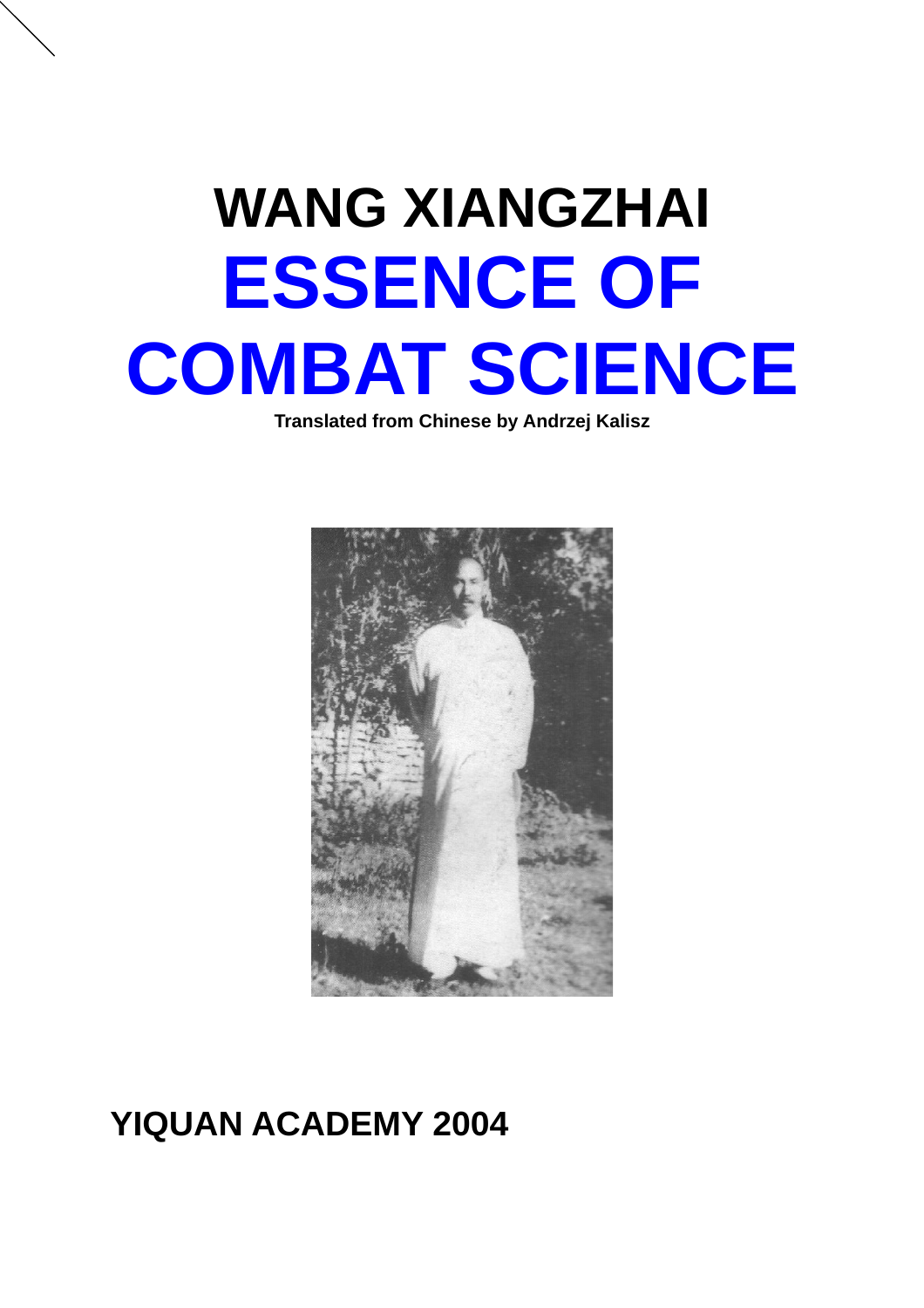.......................................................................................................................................................

*At beginning of 1940s Wang Xiangzhai was interviewed several times by reporters of Beijing newspapers. Those interviews in collected form were appended to many books about yiquan published in China. Here we provide English translation of this collection.*

.......................................................................................................................................................

Founder of dachengquan – Wang Xiangzhai, is well known in the north and in the south, praised by martial artists from all over China. Lately he moved to Beijing. He issued statement that he will wait to meet guest every Sunday afternoon from 1 p.m. to 4 p.m. in Dayangyibing hutong, in order to exchange opinions and knowledge with other martial artists, to promote and develop combat science. Our reporter visited him yesterday.

# **Reporter**

You have great abilities. I admire you. Could I ask about your aspirations in combat science?

## **Wang Xiangzhai**

I feel ashamed when friends introduce me as a great representative of dachengquan. Since I left my teacher in 33<sup>rd</sup> year of reign of emperor Guangxu (1907), I traveled all over country, left footprints in many places, experienced many hardships and met many famous masters. Most valuable was meeting teachers and friends, with whom I could compare skill and improve it, so if we are talking about combat science I can say that I'm "an old horse which knows way back home". Lately Zhang Yuheng wrote several articles about me. Because I'm afraid that it could cause some misunderstandings, I would like to explain my intentions. I'm getting older, I'm not thinking about fame, but when I still can, I would like to work together with others to promote natural human potential and virtues of a warrior, to eliminate wrong teachings of those who deceive themselves and deceive others. I'm not doing this to become famous.

#### **Reporter**

What is essence of combat science?

#### **Wang Xiangzhai**

There are different opinions about what is the essence of combat science. But I think that training of forms, focusing on techniques, hitting hard objects, it is all very superficial.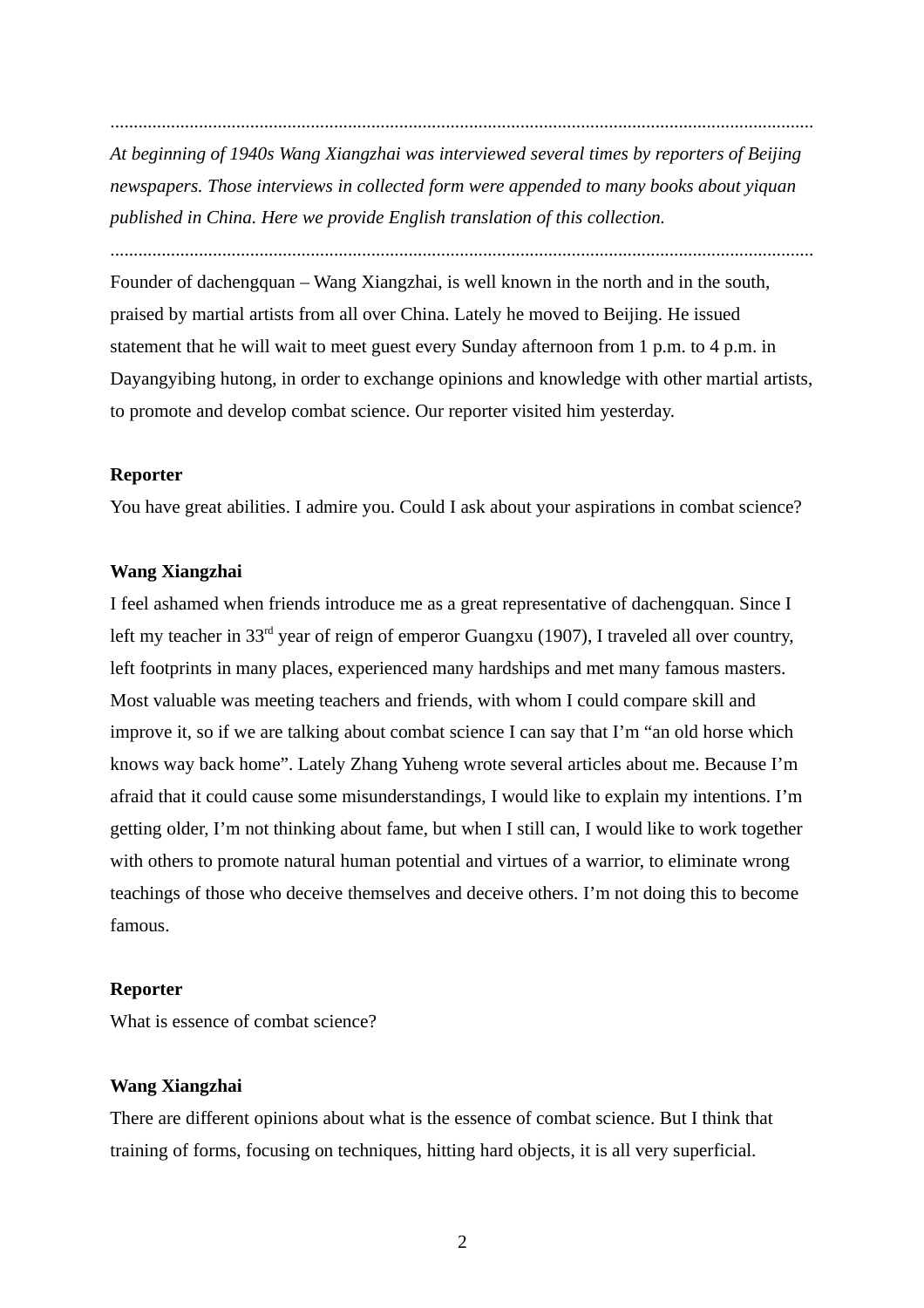Training of forms has been popular for long time, but actually it is something harmful, leading people astray.

## **Reporter**

Xingyi, Taiji, Bagua and Tongbei are internal family of martial arts. What can you say about them?

## **Wang Xiangzhai**

People often say that xingyi, taiji, bagua and tongbei are belonging to internal family. I have no idea how this division was created, there is no point in discussing it. But older masters were saying this, so those concepts are commonly used.

Xingyiquan, xinyiba and liuhebu of Henan province belong to one family of martial art. Li Daidong (known as old Dai) was descendant of Li Zhihe. Li Zhihe was Dai Longbang's teacher. Although system of Yuan family from Jiyuan has different name, actually it comes from Li. Although Dai changed name xinyi to xingyi, original meaning didn't change. The essence of this art is that each action is appropriate.

You should know that in original xingyiquan there were not 12 forms, but essence of 12 forms should be contained in body. There was not theory of 5 elements being born from each other or destroying each other. Five elements meant five kinds of force. It was not about techniques or forms. I remember as my teacher was saying that iron relates to force contained in tendons and bones, it means hardness of iron or stone, perception of force which could break and cut iron plates. Tree means crooked surfaces and supporting, like a standing tree. Water means fluid movement, like snake, like dragon, water is permeating everywhere. In case of fire, force is like gunpowder, hands are like bullets, in moment of contact opponent's body is "burned". Earth – force is solid, mighty, well supported, full and round, as if heaven and earth combined into one power. Five elements merge into one. It has nothing to do with concepts that such technique defeats another technique, as many people are saying nowadays. If you see something with eyes, then consider this and make decision, and then do the action to counter opponent's move, you will be defeated.

Baguazhang was originally called chuanzhang. When I was a child, I had opportunity to meet Cheng Tinghua. I remember that he was like a dragon flying in air, his changes in movement were innumerable and unpredictable. It is difficult to reach this level. If you think about Dong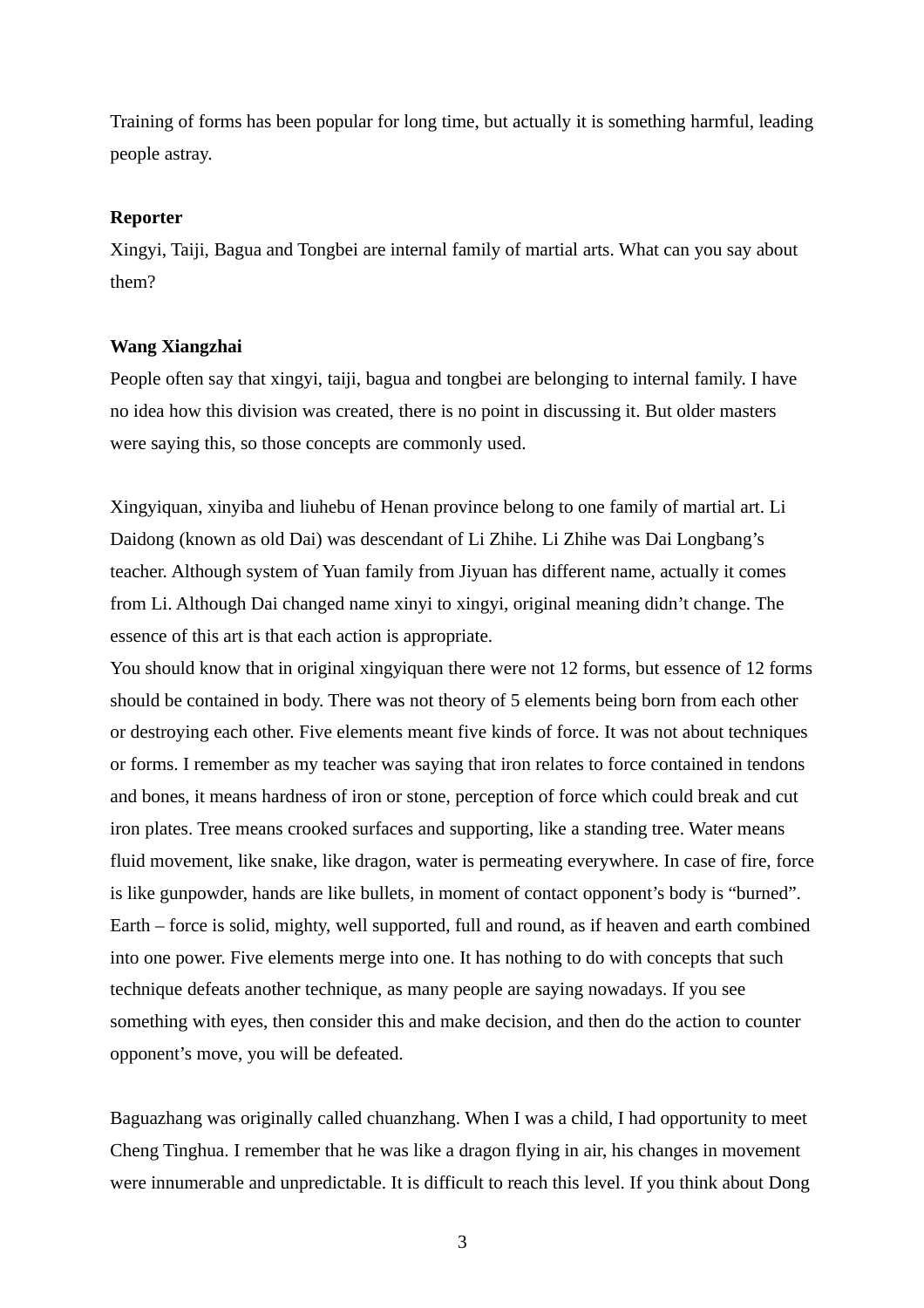Haichuan, it is difficult to imagine his skill. Liu Fengchun is my good friend. His basics are deep, be he lacks higher achievement. But those who practice 64 palm methods and 72 kicks are far behind him. I hope that baguazhang practitioners will concentrate on studying double and single palm change, focus on experiencing each movement, working hard and studying theory. If they do this for long time, many can approach essence.

Yang Shaohou and Yang Chengfu brothers were inheritors of taijiquan. They were my friends. So I know that this art contains things reasonable from point of view of mechanics. But among a hundred practitioners not more than one can understand the demands of this art. Even if someone has some skill, it is not complete, because the basic training of practical experiencing was lost long time ago. There is lack of proper force in lower part of body. Originally there were 3 methods, known as "old three cuts". Wang Zongyue changed them into "thirteen postures". Later there appeared 140, 150 sequences. This is why the true essence was lost.

If talking about health aspect, spirit is restricted, there is lack of freedom and comfort. If talking about combat, use of body is restricted, body which could be naturally used in innumerable ways is changed into something mechanical. In result work of nervous system is disturbed and practice is waste of time.

Their way of practice: fist here, palm there, kick to the left, kick to the right, it is funny and pathetic. If talking about using in combat, if opponent has at least some little skill, it is completely useless. Even the famous experts of taijiquan can use their skill only when opponent is stiff and inert. These deviations are so big, that taijiquan became as descriptions of movements from chess manual.

In last 20 years most of taijiquan practitioners are not able to see what is valuable and what is not. Even if some know something, they don't possess practical skill. And students believe some hearsay instead of judging by what they can see themselves. So this art is lost. It's a pity. But I still hope that there will be some representatives of taijiquan who will have enough courage to take fast and sharp action, so the future could be different. If they succeed, I will see them as friends with whom you listen to the same music.

As for taijiquan, I dare to say that my knowledge is deep. If someone doesn't agree, he may criticize me, he may blame me. Those who understand combat science will forgive me my harsh words. I think that those who achieved something in taijiquan, when they learn about what I said, will nod silently, and smile will disappear from their faces.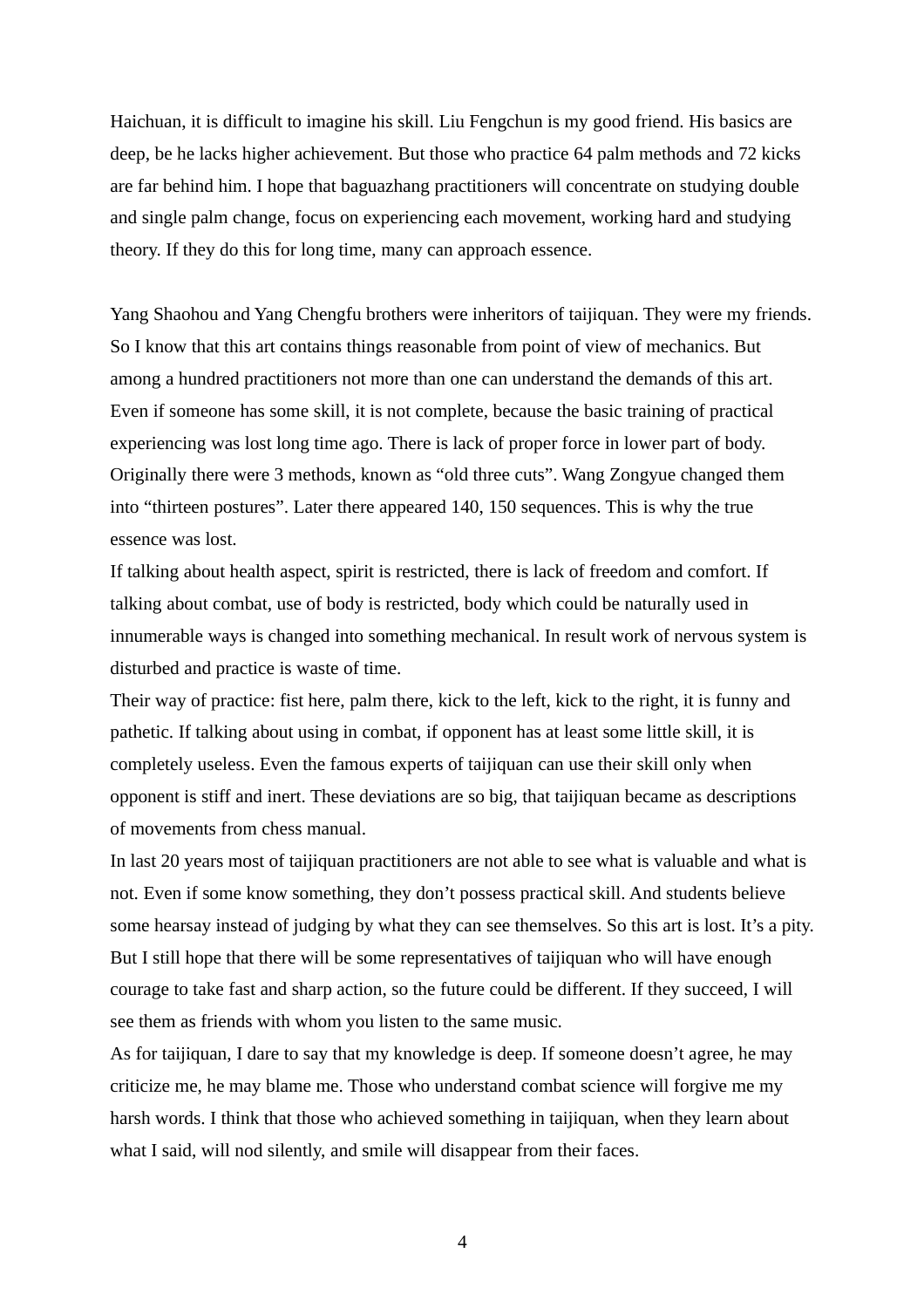Tongbeiquan is popular in northern China, especially in Beijing. Most representatives whom I met didn't show anything special, but there are some who have theories close to the essence of combat science. But when I checked their skill, it turned out to be far from the theory. I suppose that it was different before, but then transmission was lost. Although sometimes you meet people who have skill, but it is one sided. It will be difficult for them to enter proper path of combat science.

Meihuaquan, a.k.a. wushizhuang – this system was transmitted through generations and is popular in Henan and Sichuan provinces. Wujisanshou which is practiced in Fuzhou, Xinghua, Quanzhou and Shantou is similar, although there are some differences. As for combat, many representatives have deep specific skills. But there are too many superficial things and not enough essence.

Bafan, mianzhang, pigua, baji, dagongli, sanhuanpao, niantui, lianquan all have their advantages and shortcomings, usually there is to much hardness, not enough softness, there is lack of skill related to focus of mind, spirit.

As for dahongquan, xiaohongquan, tantui, chuojiao, I know their advantages and shortcomings. I don't even want to discuss this.

#### **Reporter**

What is your view on preservation of guoshu?

#### **Wang Xiangzhai**

Martial art in China is in situation of chaos. People don't know which path they should follow. Generally we can say, that essence is neglected and superficial is stressed. Japanese judo and European boxing, although they are not perfect, they have their advantages. If you compare typical martial artists of our country with them, you will see that we are far behind. It's such a shame! We must put old teachings in order, improve them and develop. If we don't do this, nobody will do it for us. Although I cannot do much myself, I'm calling everybody to work together. This is the goal of my criticism.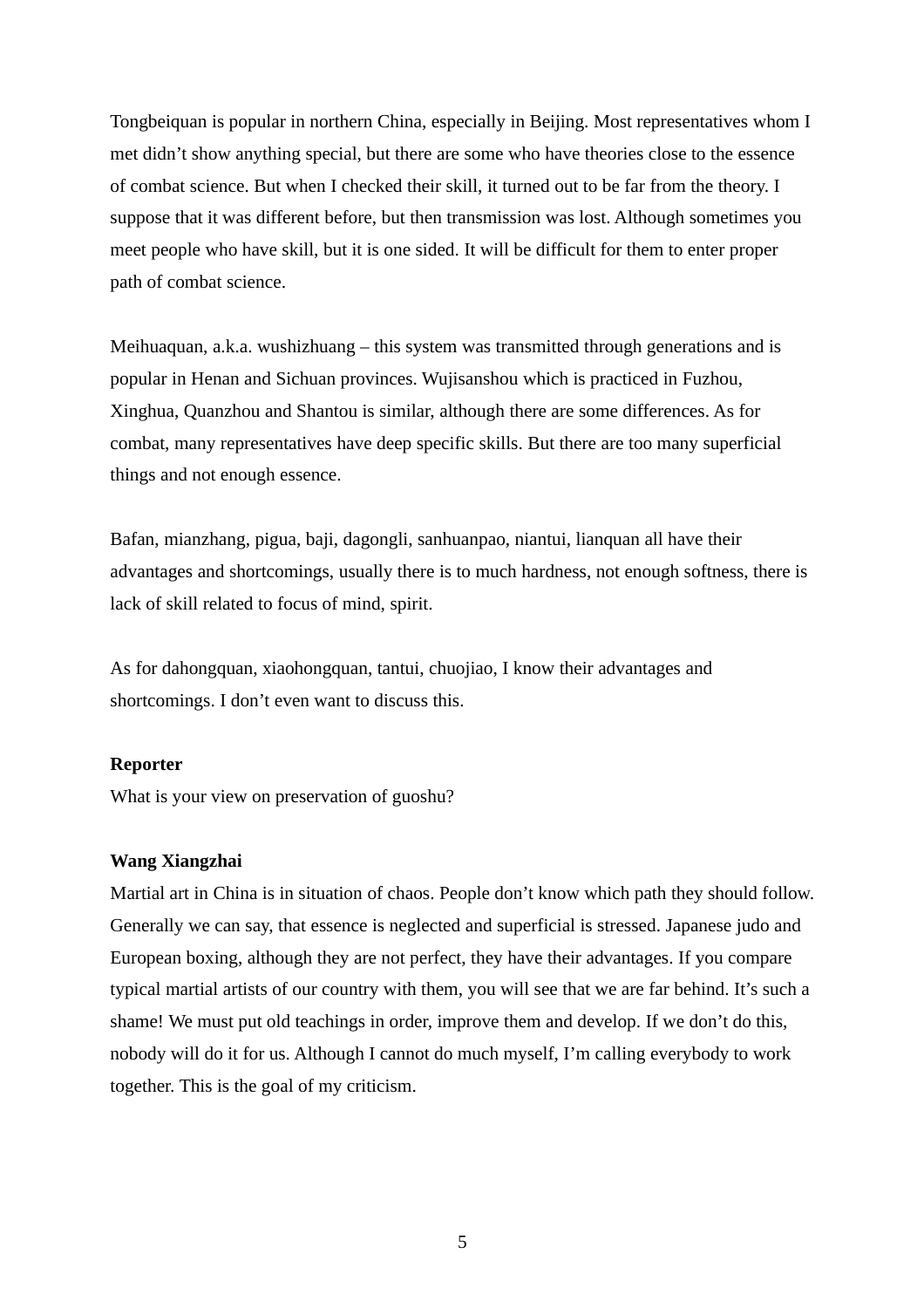## **Reporter**

You arranged time for meeting martial artists. We can see that you are modest and have passion for the development of combat science. What can you say about this?

## **Wang Xiangzhai**

Progress in science needs comparing. It's the same with combat science. When you compare there is winning and being defeated. But being defeated shouldn't be seen as a lost, but rather as opportunity for improvement and development. If such contacts were regular, we could avoid sectism, arguing and boastfulness. I hope that those who have similar intentions will come to share their knowledge. If someone doesn't want to come, he can send me a letter, and I will go to visit him and listen to what he has to say. Summarizing, I only want to help developing combat science, I have no other intention.

#### **Reporter**

You are a famous master of dachengquan. What can you say about this martial art.?

#### **Wang Xiangzhai**

When we start talking about combat science, a lot of thoughts appear, it is difficult to explain everything. But when you understand main principles, everything becomes simple. While learning martial art, you should think about why you are learning it. If you are clear about this, it is easy to achieve results. In most cases it is about health and self defense. Health is basis for all activities of human beings. So you shouldn't neglect the issue of cultivating health. When you learn in proper way, benefits are great, but if methods are wrong, it could even cause death. Among those whose training is based on fierce movements not many achieve longevity. There are numerous cases of people who became cripple because of improper training. Such martial art is cause for laugh and for sadness at the same time. Knowing about benefits and problems related to practicing martial art, you should concentrate on observing movement and non-movement. Movement doesn't mean only changes of outside form. You should observe if each change, each movement outside and inside conform with principles of training for health and self defense. Why moving? Why not moving? What is result? What happens in the process. Experiencing it, you can approach the essence. As for subtle and refined issues, you should study and ponder them all the time, otherwise it will be difficult to achieve anything.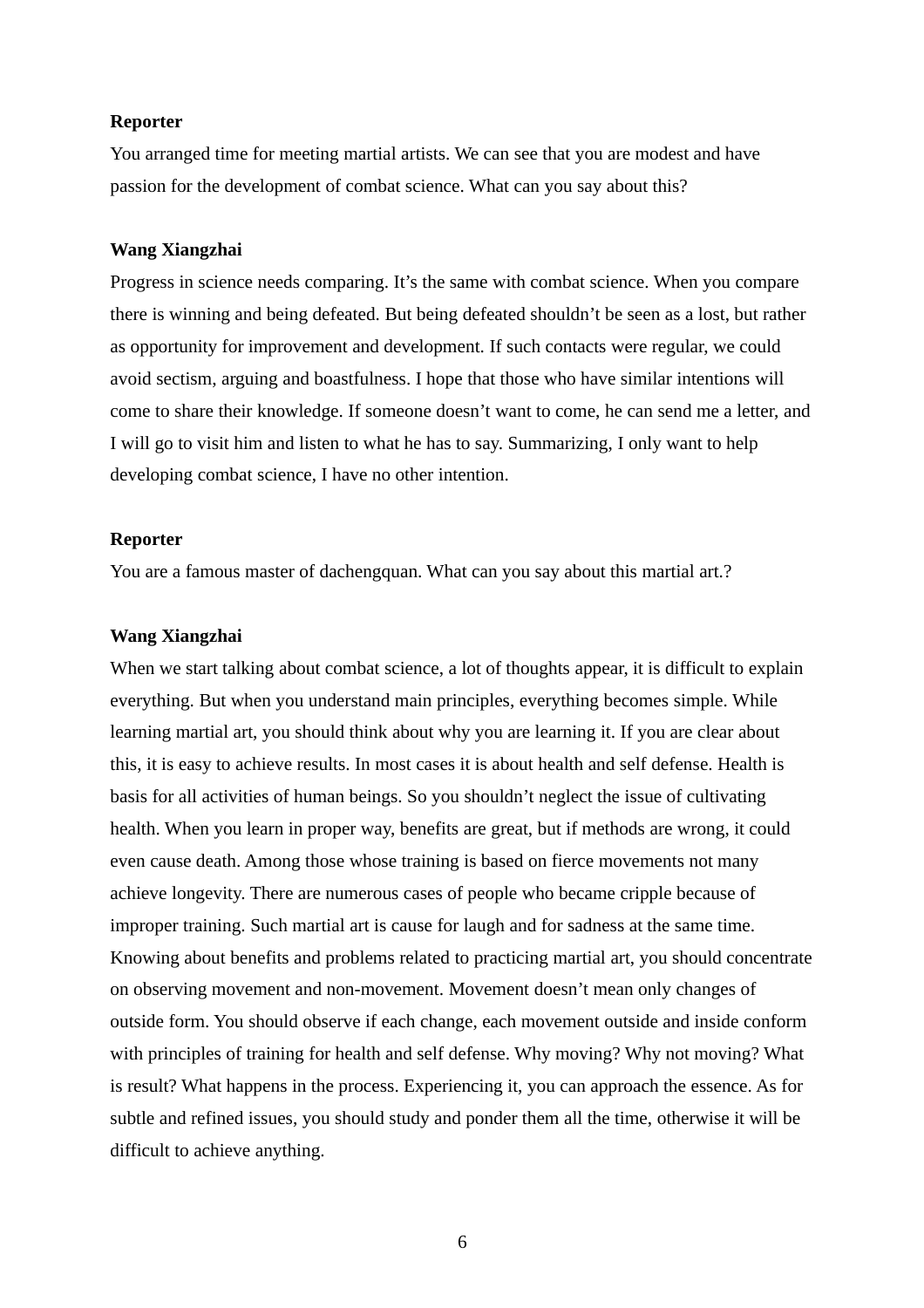I will shortly describe dachengquan, so martial artists can discuss it. First I say about stages of study. Practice for health and practice for self defense are one thing and should not be separated. If one part is lost, it will create deviations and lead astray. First you should start from mind training, to reveal and develop natural human ability of using nervous system and body. First step in learning martial art is mind training as basis, experiencing subtle movements of body. Second step is shi  $\mathrm{li}$  – testing force and shi sheng – testing voice. Third step is self defense. I will explain them one by one.

#### 1. Basic training

You should start from zhuangfa – postural exercises. You can fit them freely into everyday life, practicing anywhere and anytime, standing, walking, sitting or lying on bed. You should assume the posture, body should be straight, there should not be any distracting thoughts, in the state of non-movement and calmness nervous system is positively stimulated, breath becomes even and calm, muscles are mildly stimulated, each cell is naturally taking part in movement, force is everywhere inside and outside. In this way, although you don't use typical form of training, bones and muscles are trained, mind is trained naturally too. You only need to observe all the subtle changes. If you practice for longer time, this seemingly simple standing will bring incredible results and satisfaction. If you want to learn essence of combat science, you should start from zhan zhuang.

## 2. Testing force and testing voice

After you practice basic exercises for some time, your natural potential develops. If talking about using it, you shouldn't follow illusory thinking. Very often, because illusory thinking, practice changes into something opposite to what I'm talking about. Pulling sprouts up will not make the plant grow faster. The way of using can be adjusted according to needs. But you should understand the state of force in movement. Only then you can move further. If talking about introduction to combat science, shi li is most important method. Ability of using force is developed thanks to shi li. By testing you get to know force. Thanks to knowing you can efficiently use it. First you should make sure that the feeling of force is even in whole body, that your body feels agile, bones are supporting posture. This way you can use mutually related contractions and stretches, relax and tension. Force from inside is issued outside. It is better to do movements slowly than fast, in calm than in haste. The more subtle movement, the more harmonious spirit. You want to move, but you stop, you want to stop, but you move. When you move it's like you cannot help stopping, when you stop it's like you cannot help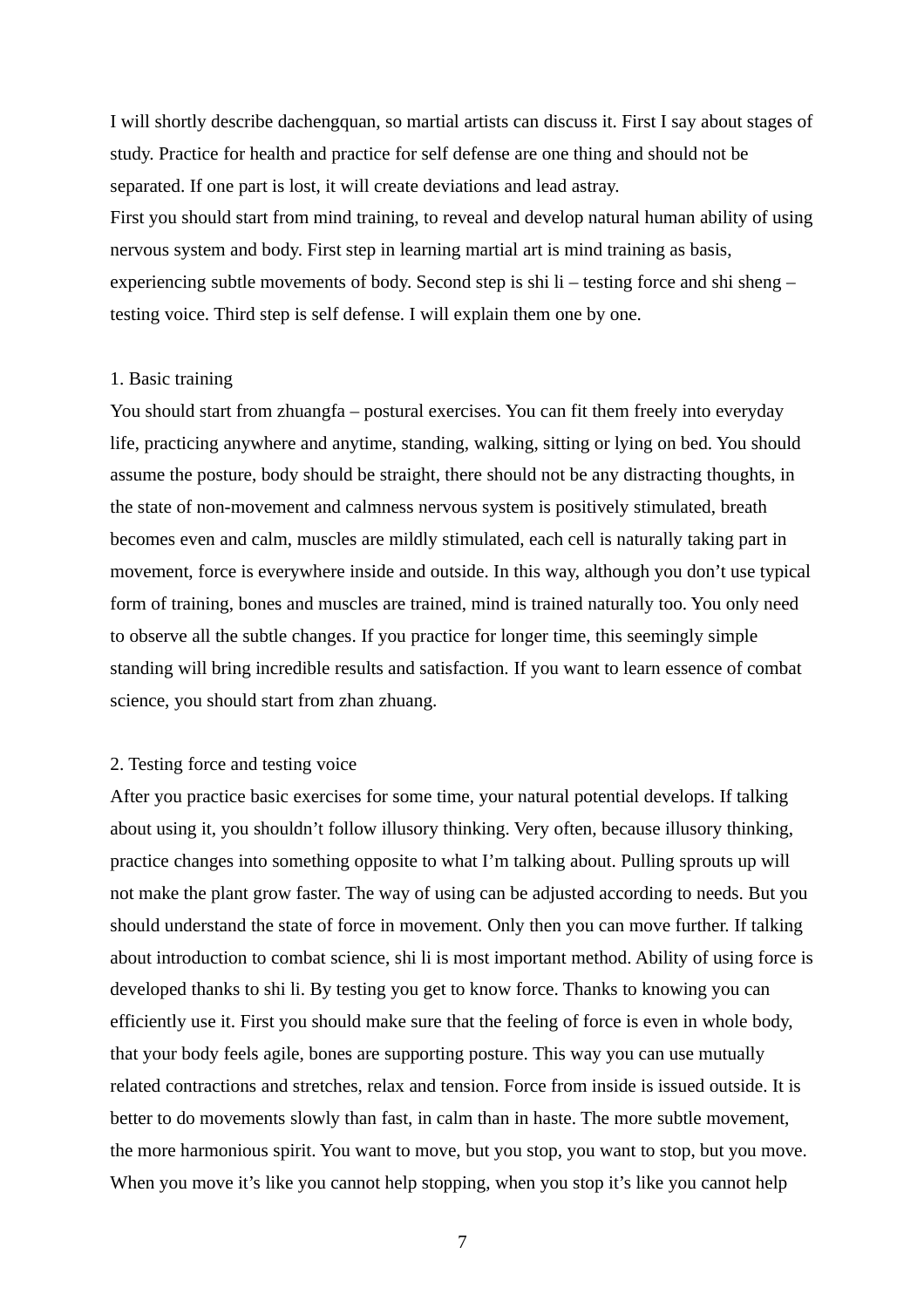moving. In shi li there shouldn't be partial, superficial force, especially there shouldn't be unbalanced one directional force. You should observe if the whole body force is round, full or not, if it is possible issuing force at any moment, if there is feeling of mutual reaction between body and surrounding air. Intention shouldn't be broken, spirit shouldn't be dispersed. Light and heavy are ready to be used. If one moves, whole body follows it. Force should be unified, swift and solid at the same time, round and full. There shouldn't be anything forgotten or lost on any side. Summarizing, if someone has not achieved satisfactory state of comfortable force, we don't call it combat science.

Shi sheng – testing voice serves supplementing insufficiencies in shi li. Each person is naturally different and meeting different difficulties in study. Shi sheng should supplement skill by using breathing. It is also called internal breathing or back abdominal breathing.

# 3. Self defense

Self defense is combat skills. You should know that big movement is not as good as small movement, small movement is not as good as non-movement. You should know than in nonmovement the never ceasing movement is born. Movement which has obvious form is expression of lack of proper force. So called movement in non-movement is a movement as if there was no movement. Movement and non-movement have root in each other. The wonderfulness of using it is in using mind, intention leading, elastic use of joints working, stretching and contracting, strong point of support, spiral force, movement around pivot, moving center of weight in stable way, using elastic force of breathing. If someone can use it, he has basis for combat.

What I'm saying sounds abstractive. But there are many things which it is difficult to express with words. If someone practices diligently, he will achieve understanding. Differentiating between big and small movement is actually depending on mastering basics, whether you achieved practical perception of various kinds of force. If you master basics of using force of whole body, movement can be big or small, it doesn't matter if it is big or small. When basics are not mastered, everything is wrong. It is the same with so called using or not using force. Usually people are not able to use force without disturbing blood flow. Force which is related to disturbance of blood flow is stiff, not harmonious, it is not good for health. If you can use force without disturbing blood flow, there is not effort, but there is force when you need to use it, this is natural force. It is like seeking miraculous but real things, starting from empty imaginations. It is difficult to express it in words. Summarizing, dachengquan is not based on beauty of outside form, but on using mind. Shortly, when there is form, this is something not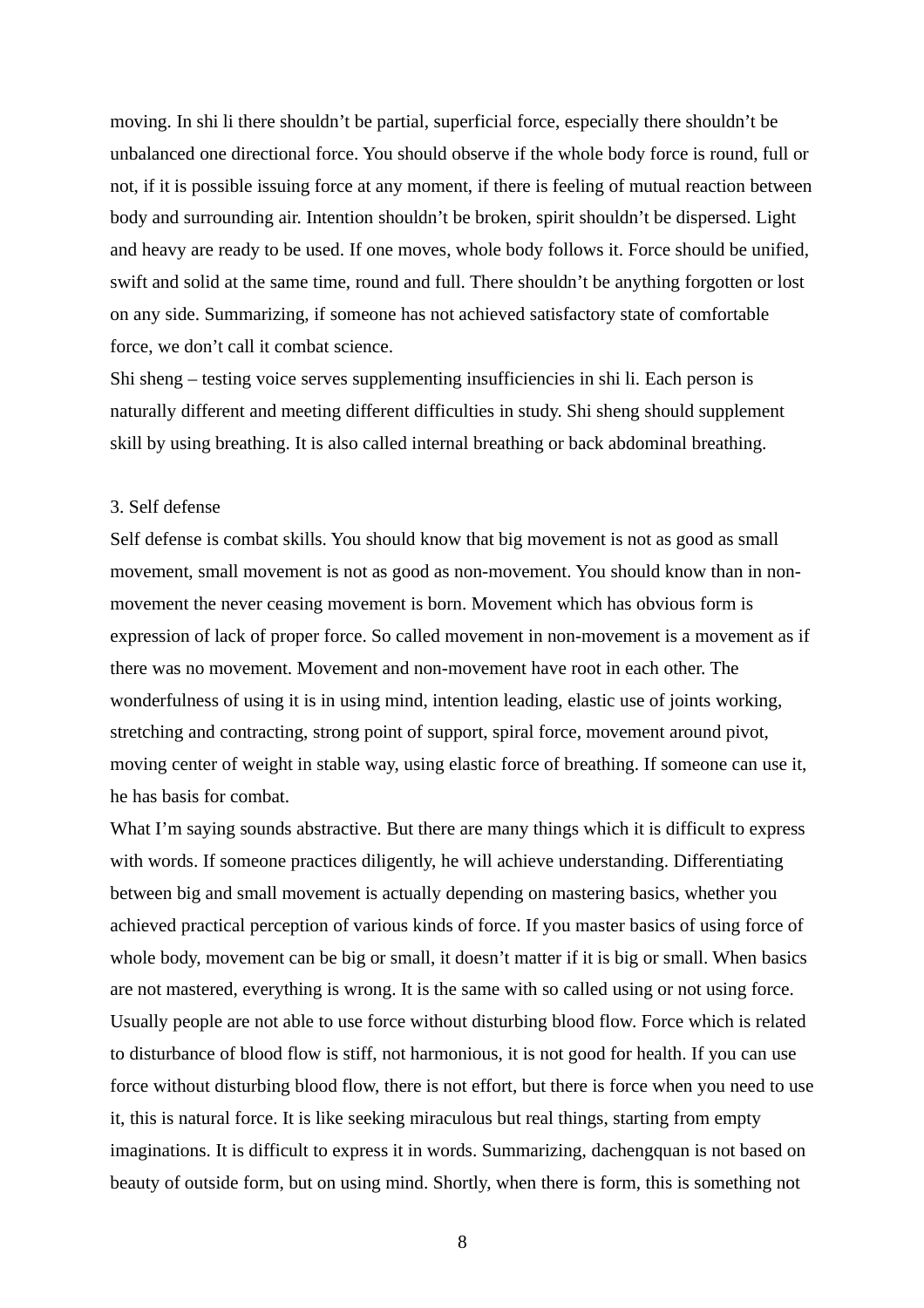ripe. Only when technique achieves level of unconscious using, miraculous appears. This is what I'm talking about.

## **Reporter**

I suppose that after interview with you was published many people visited you. Where there some famous martial artists among them?

## **Wang Xiangzhai**

I'm grateful for introducing me to readers. As for famous martial artists from Beijing, no one visited me so far. I received many letters from various parts of China, from people who expressed similar views. There came some people who offered me a job as instructor. Lately in capital city there are people seriously interested in learning combat science and they come to me. Some come on their own account, others are introduced. Because there are people interested in it, I'm promoting combat science. I don't want to argue or compete with anyone. I only want to help people to understand combat science better. I hope that combat science will be improved, that people will not see wining or being defeated as glory or humiliation. I hope that some people will not think that they are always right, while actually they only follow something which makes no sense. I hope that martial art teachers will become true researchers, not impostors. Unfortunately today not even one among one hundred is a true master. In most cases when I watch them, I see that what they do makes no sense. As for those who teach to make living, they shouldn't be ashamed to learn from others, from those who are better from them. They should remember not to mislead their students.

Today martial artists don't understand the essence of combat science. They think about nothing more than only making a living. They shouldn't talk about martial art as something mysterious and secret, as it results in popularization of deviations. But in most cases their knowledge and understanding is limited, so it is difficult to change situation in short time. I just hope that they will gradually be able to understand what I'm talking about.

# **Reporter**

When martial art was originated? There are so many schools. Representatives of each of them say that their way is true. In such situation students don't know who is right. What is proper?

#### **Wang Xiangzhai**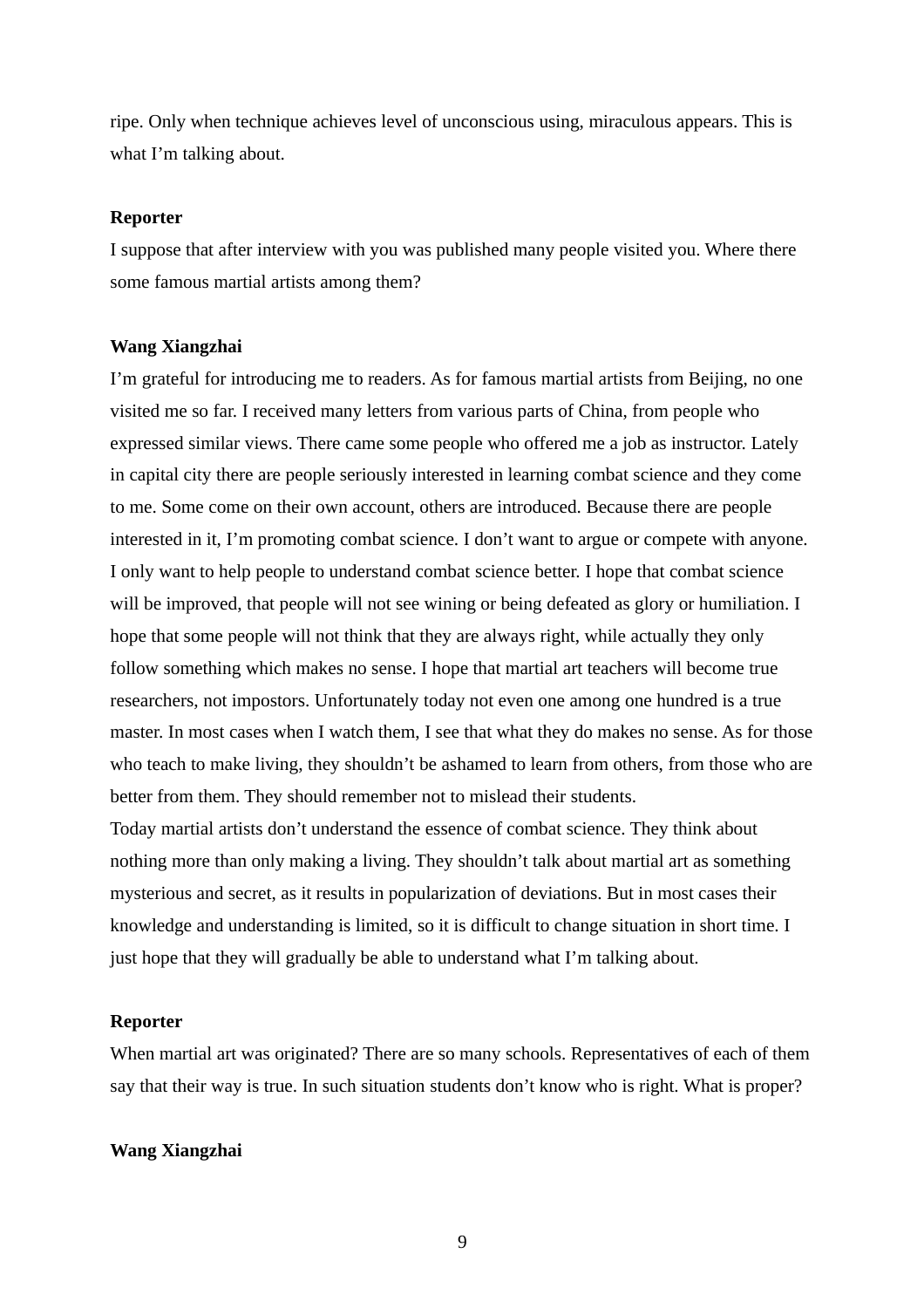Science is based on comparing and analysis what is better and what is worse. Otherwise anyone could say that his way is right, and laymen will not be able tell truth from false. But if we are talking about combat science, its value should not be based only on criteria of winning or being defeated. We should consider if it is reasonable, if it conforms with needs of human beings. By reasonable I mean, that if science doesn't lead to achieving natural, comfortable feeling of force and satisfaction from study, I wouldn't call it proper combat science. Knowing or not history of martial art is not so important. We should put attention to its value from point of view of science, of conforming to the needs of human beings. It is said that martial art has very long history in China. In Warring States period there appeared form of competition, where competitors were fighting with horns attached to their heads. Martial art was gradually changing and developing. During Tang dynasty there were various schools. During Yuan, Ming and at beginning of Qing dynasty martial art was flourishing. There were many practitioners. Because different people had different level of skill and knowledge, different schools were established and each of them maintained that they had the truth.

During reign of Kangxi and Yongzheng emperors of Qing dynasty guns were not popular yet. The rulers were afraid of power of people practicing martial art, so they tried to destroy it. Civil education was propagated and martial arts were looked down upon. At the same time writers who wrote fantastic stories about sword masters flying in the air were favored, and in result in imagination of most people martial arts became something magic and mysterious. Practice of forms and sets of techniques was propagated, to lead people astray. It wasn't possible to follow true path. Opera and stories served as tools of propaganda. It caused people look down upon martial artists. Situation was becoming worse and worse until today. It is terrible! Fortunately there were some experts who kept passing the essence to next generations. So there is still some slight hope. Although in last 20 years many institutes propagating guoshu were created all over China, but the more they propagate it, the faster will be the fall down. They will never enter the true path of combat science.

Actually learning the essence of combat science is not difficult. But situation is bad, because people's minds are poisoned by reading fantastic stories about masters. And for the teachers martial art is mainly a way of making living. They will not understand the essence of combat science. Even if they are able to understand something, they fear the shame if they would have to learn again from beginning. During last half year many visited me to compare skill. I don't want to mention their names, so they can keep making a living. Now they know about their mistakes. But why don't they come to discuss? Why don't they want to compare skill,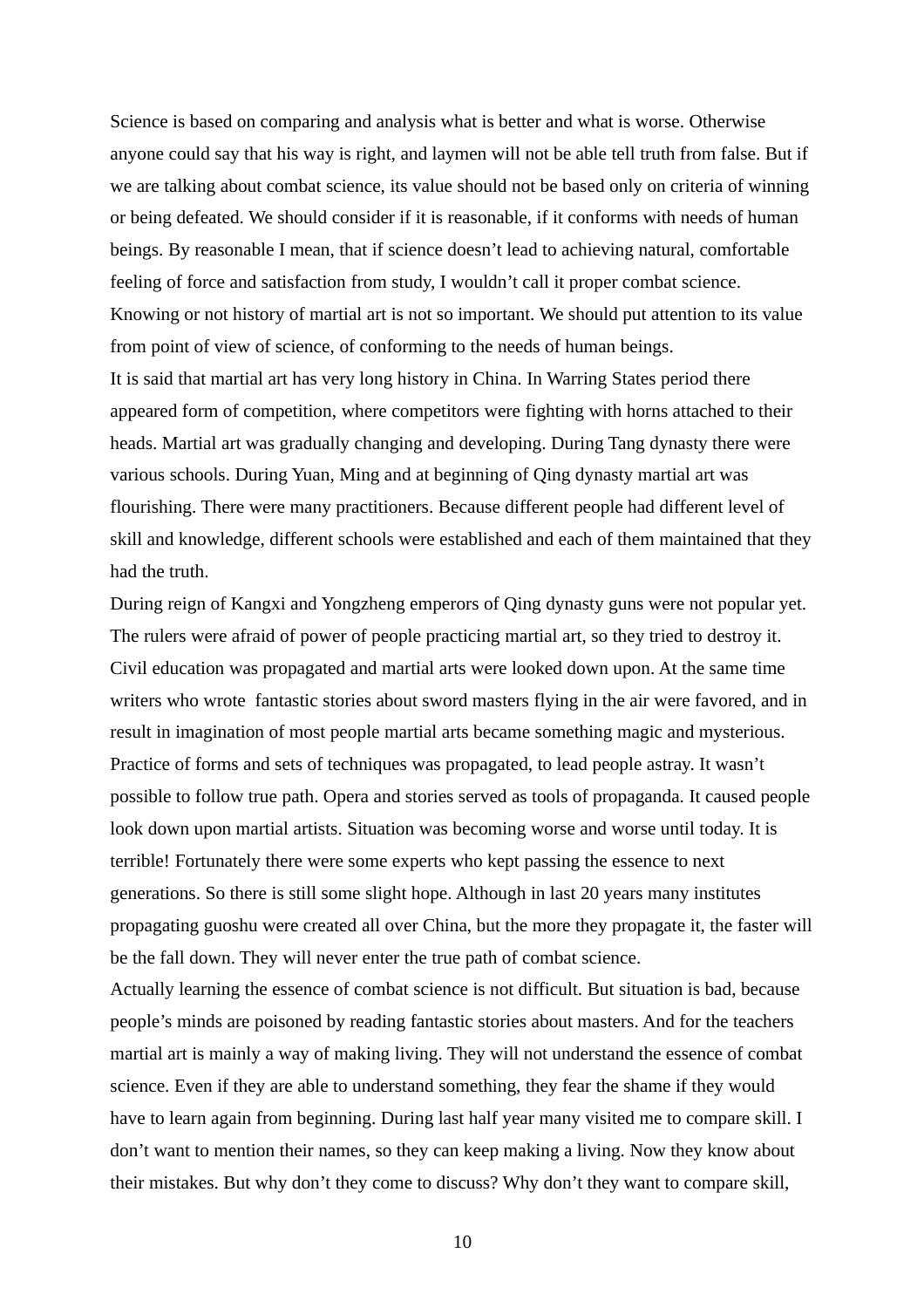which would help them to develop? They know facts, but they lie about it and attack me. They make up absurd stories and pretend not to know anything about it. What sense does it make?

As for those who are not professional martial arts teachers, but they want to be seen as experts, they make up mysterious stories in order that people see them as some supernatural beings. They are like those who go to opera, having no knowledge of this art, but they try to give advices to the artists. They say that what I'm teaching is wrong. So I dare to invite them to visit me, so they can give me a lesson. I hope to have some trial of skill. If they cannot come, let them suggest time and place and I will go there. If someone has at least a little skill, I will praise him. If not, I will not tell other people about it. If someone only talks how great fighter he is, it is not worth a penny.

### **Reporter**

You point to the right path for development of guoshu, opening new opportunity for seeking common benefit. But it seems that your criticism toward taijiquan is excessive.

#### **Wang Xiangzhai**

My knowledge is shallow yet. I don't dare to say that I open new opportunities. I only propagate what tradition of ancestors offered us. I have many friends in taijiquan circles, and many times there were some awkward situations. But comparing to other styles, in taijiquan there are not so many deviations, there are quite many good concepts, this is why I'm talking about it. Otherwise I would stop long time ago. If talking about criticism, among representatives of taijiquan most don't understand combat science. Long time ago I heard about Taoist Zhang Sanfeng. Later, traveling a lot, I could see that no other martial art is practiced by so many people as taijiquan. For long time I have had doubts about this art. I heard that it was created by Zhang Sanfeng, so my opinion about him was bad. Then I had chance to read Zhang Sanfeng's works and it turned out that he was advanced in Taoist practices, that he was "deeply submerged in the ocean of truth". Hence I came to conclusion that he couldn't create taijiquan. Actually it doesn't matter if he was or not the founder, because even if someone is successor of Zhang Sanfeng but doesn't understand his teachings, there is nothing we could talk about. I don't know who is Zhang Sanfeng's successor. If someone does not understand his teachings, calling himself successor is a fraud. What is important is if someone has real knowledge or not.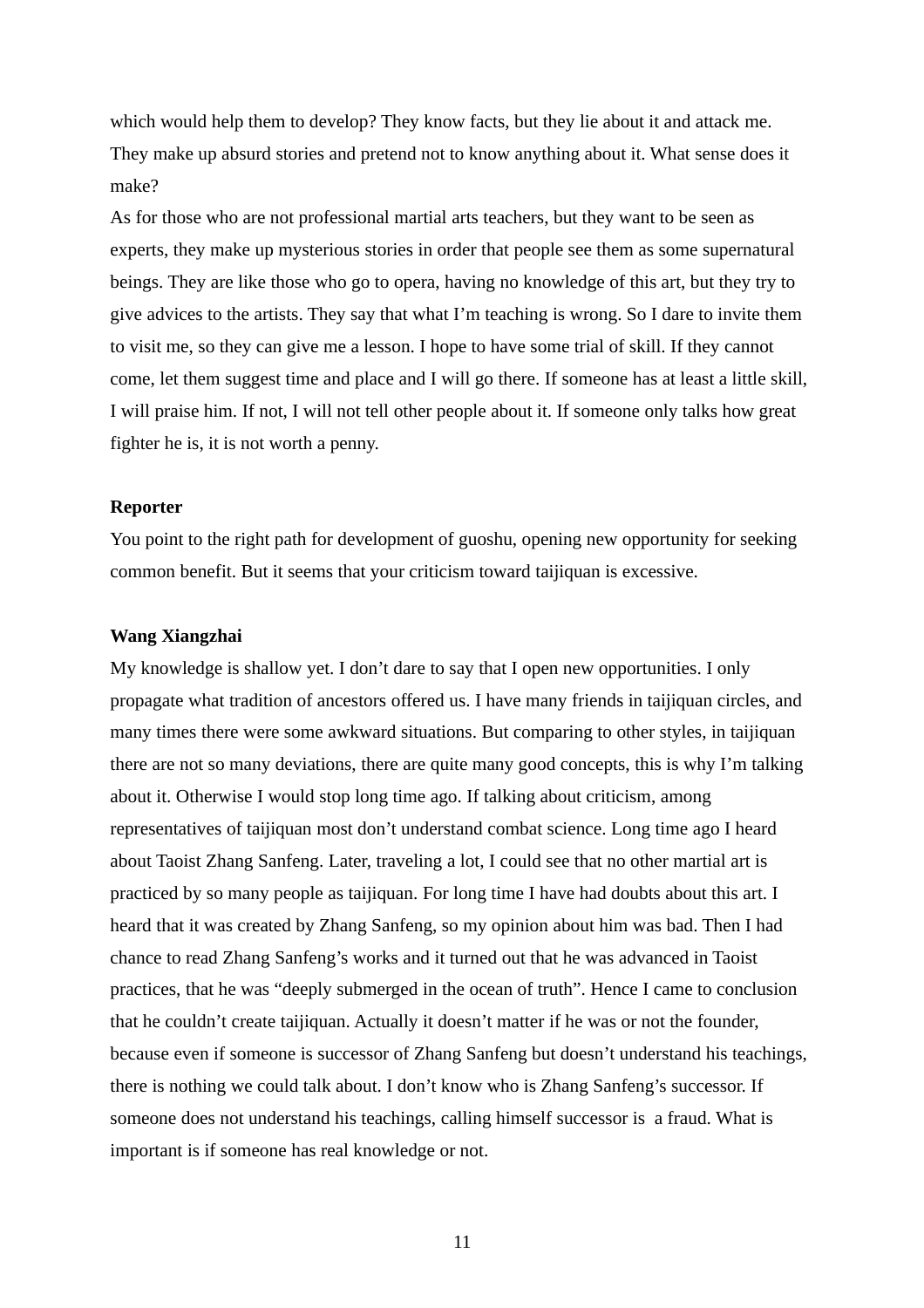And now each of representatives of taijiquan is teaching something else, their theories are different. They just create something false and useless. I remember what Zhang Sanfeng wrote: "If you abandon your body, it is not Tao, if you stick only to your body, it is even worse". In taijiquan there is 140, 150 sequences. Is there a sequence, a method they don't stick too? What are those sequences for? Spirit is restricted by them. It is bad for freedom of nervous system and body. I think that as Zhang Sanfeng was so wise, he wouldn't teach something as useless as taijiquan.

As for theories of taijiquan, those beautiful words about single and double weight, about avoiding onesidessness, it is only small part of basic knowledge of combat science. When we are talking about those manuscripts, I suggest that representatives of taijiquan ask themselves, if what they do conforms to those theories. They say that taijiquan is the highest level martial art. Why is it so useless in practice then?

I heard that some taijiquan people practice divination, thinking that it will help them to achieve combat skill. How stupid!

Even if principles and methods of taijiquan were better than others, skills higher, still if talking about mind, spirit, this way is wrong. Everything is wrong. Many people practice taijiquan today, there is strong propaganda. But wise people see that it is something which you don't need to attack and it will fall down anyway. If my words are improper, please criticize me. If someone has knowledge and wants to persuade me, I will sweep the road in front of my house to meet him.

#### **Reporter**

People must agree with your criticism. But I have many friends, who improved their health practicing taijiquan. This is why I think that your criticism is excessive.

# **Wang Xiangzhai**

Value of martial art doesn't rely only on relax and other superficial things. This is not something which you could understand at once. Zhuangzi said: "skill enters the way of nature". This is basis of culture and art, this is lifestream of chan (zen). If such small aspect could represent the whole of combat science, why should we study it deeply? Please think: even practicing in such rigid, mechanical way you achieve some results. And if you don't use all those methods, freely, naturally experiencing what's happening, effects are still better. I'm sure that such method is better.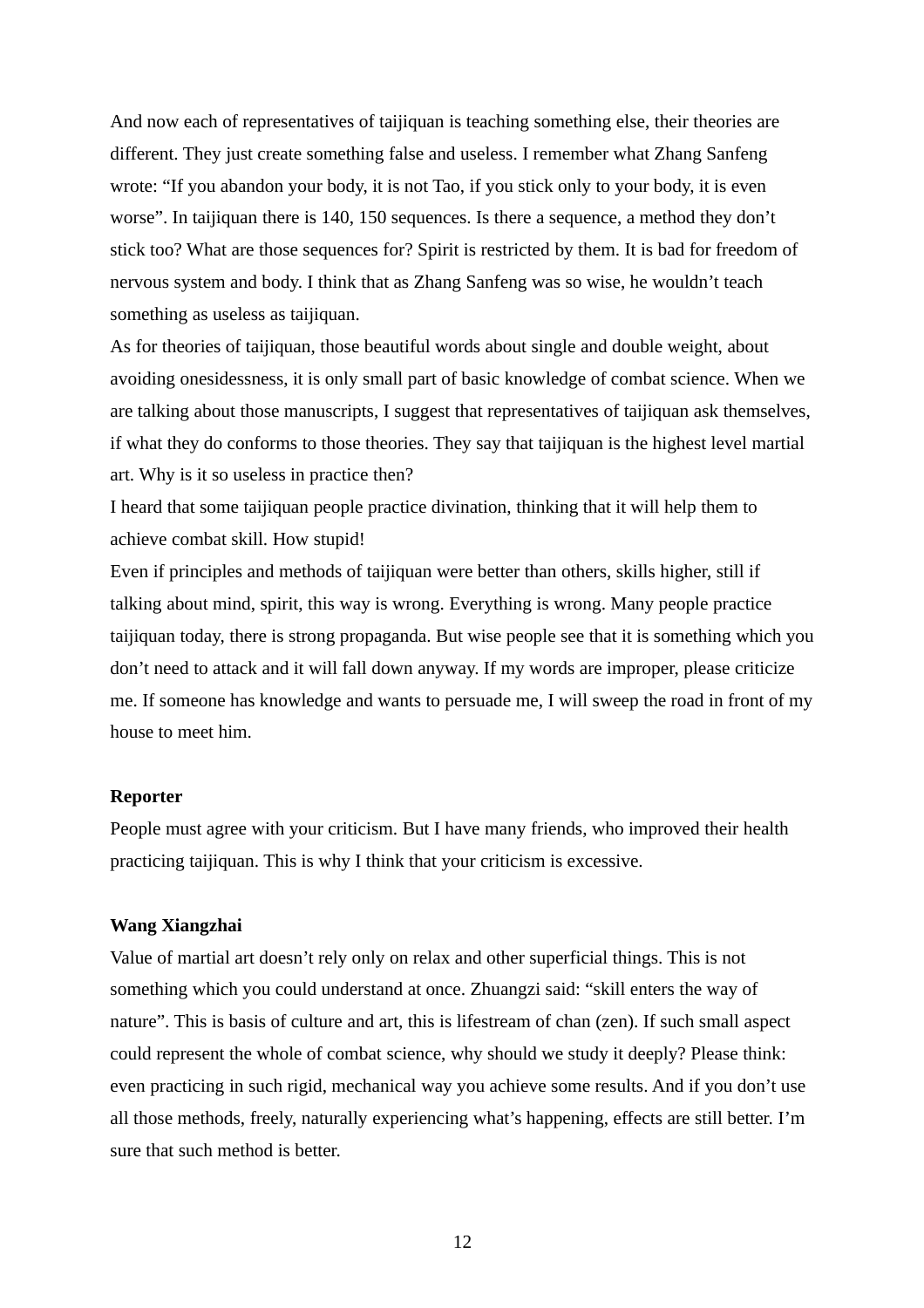#### **Reporter**

There are so many styles of martial art, with varying theories. I have many friends who practice martial arts. Some learn from books. But they don't achieve results. Which book should they choose?

#### **Wang Xiangzhai**

Martial art as such is not divided into styles. There shouldn't be division of Chinese and foreign, new and old. What is important is only if something makes sense or not. Popular styles are based on learning forms and sets of techniques. This is not essence of martial art but its false face. Although some understand mechanics of techniques and some superficial issues, they are not able to go beyond limitations of determined techniques and forms, so in result it is all useless. As for authors of books, it's the same. Although learning martial art is easy, it doesn't mean blindly mimicking form. Some people learn directly from good teacher, and still after several dozens years they don't understand the essence. How could you rely only on book description.

In case of any learning, you should understand principles, starting from basics, through practice you gradually learn the subject, testing knowledge and skill, through many sided practical verification you can reach the essence. You shouldn't practice in front of a mirror, because there is danger that everything will be limited to outside resemblance of form, not learning the essence. How will it be when you learn only from book? Those who learn from book are like a blind man riding a blind horse. But thanks to books you can learn about the theories, you just shouldn't focus on mimicking form.

Basing on my over 30 years experience, I can say, that this branch of science is extremely difficult, but at the same time extremely easy. If you have an able student, after 100 days you can know that he will become an expert in the future. But there is only one or two among one hundred. And very often those who are able, don't actually study with passion or they are swindlers. So many of them are rejected by teacher. As for average students they believe too much in hearsay, instead observing facts. They don't understand that fame doesn't mean anything. Although there are as many martial art teachers as hair on body of an ox, those who really understand this art are as scarce as horns of unicorn. Those who have understanding are usually different from most people. They are not interested in fame and benefits, so they will not associate with hypocrites and swindlers. It is difficult to find real master. Even if you meet him, how will you be able to know? Even if you will be able to recognize him as a real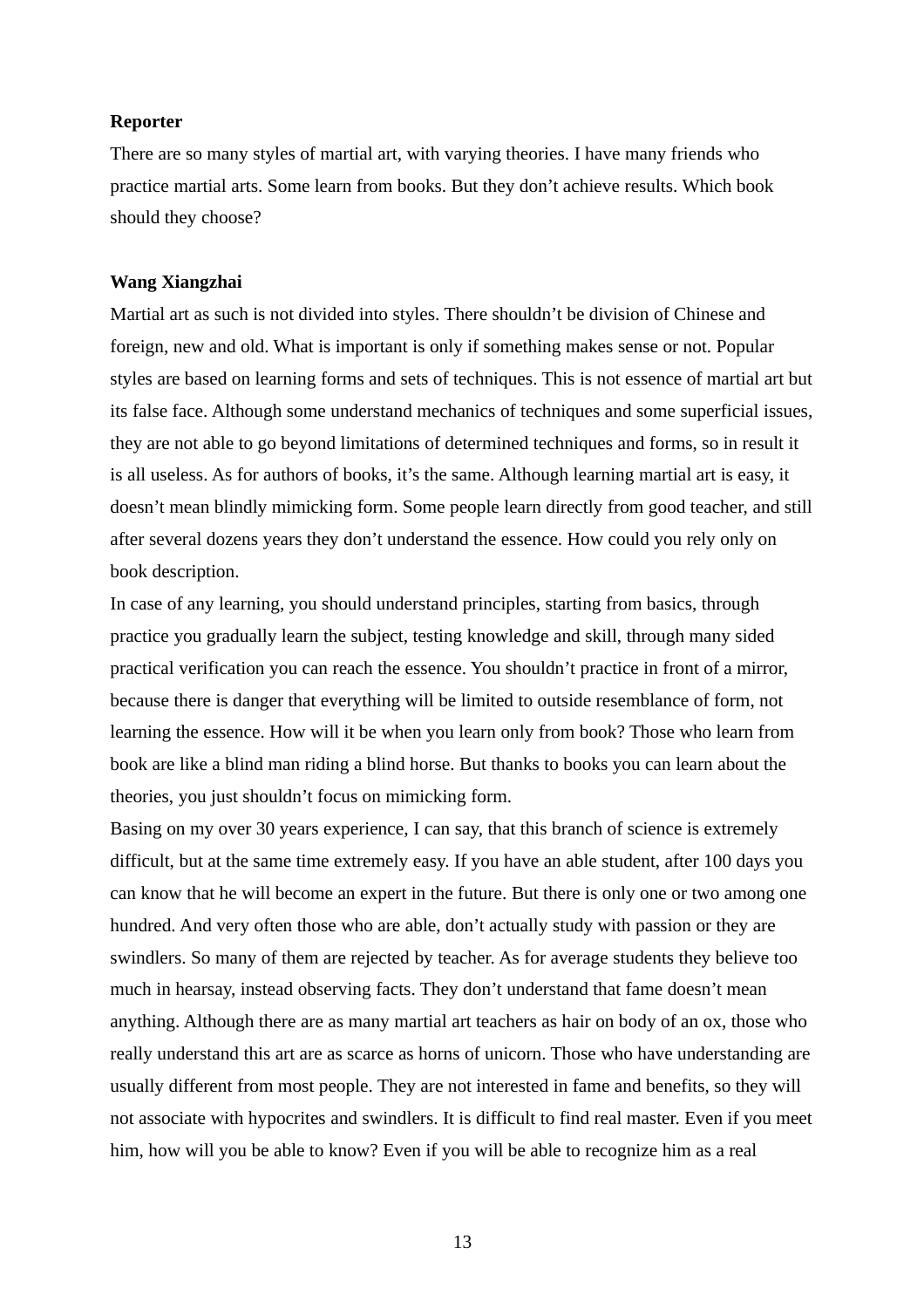master, maybe he will not teach you. Even if he teaches you, his way of teaching may not be efficient. Even if it is efficient, it is not sure if you will be able to understand the essence. There are some many problems laymen don't realize. Anyway, learning now is easier then before, because this is era of science flourishing. It helps to understand the principles on which combat science is based. But we shouldn't limit understanding of combat science, using contemporary science, knowledge of anatomy, maintain that there is nothing more, except what we can already explain. There are many issues which can be hardly explained with contemporary science, but maybe they will be explained later. There is no limit in development of science. Maybe some things we will never be able to name and explain, we don't know this. Summarizing, when we talk about present state, we should remember about the spirit of martial art and scientific methods to solve problems.

#### **Reporter**

People don't disagree with your theories. But they think that it is difficult to learn without using forms, especially for beginners.

#### **Wang Xiangzhai**

Human body has many functions. Even most able person, if he will practice whole life, he will not be able to use up all possibilities of using body. What sense is there in rejecting essence and focusing on something superficial? If talking about forms and determined sets of techniques, the more you concentrate on them, the further away you are from the essence. You become like a woman with feet bound (Qing dynasty custom). This way if higher the level (seemingly), the more difficult practical using of skill. So often beginners turn out to be better in practice than those seemingly more advanced. Unfortunately there are many such examples. Theories that some form brings some force and some technique is defeating other technique is absurd and deceiving people. Those who tell such stories have no idea about combat science.

#### **Reporter**

You are right. Present situation of martial art. is bad. Could you give some advice how to achieve results in combat science?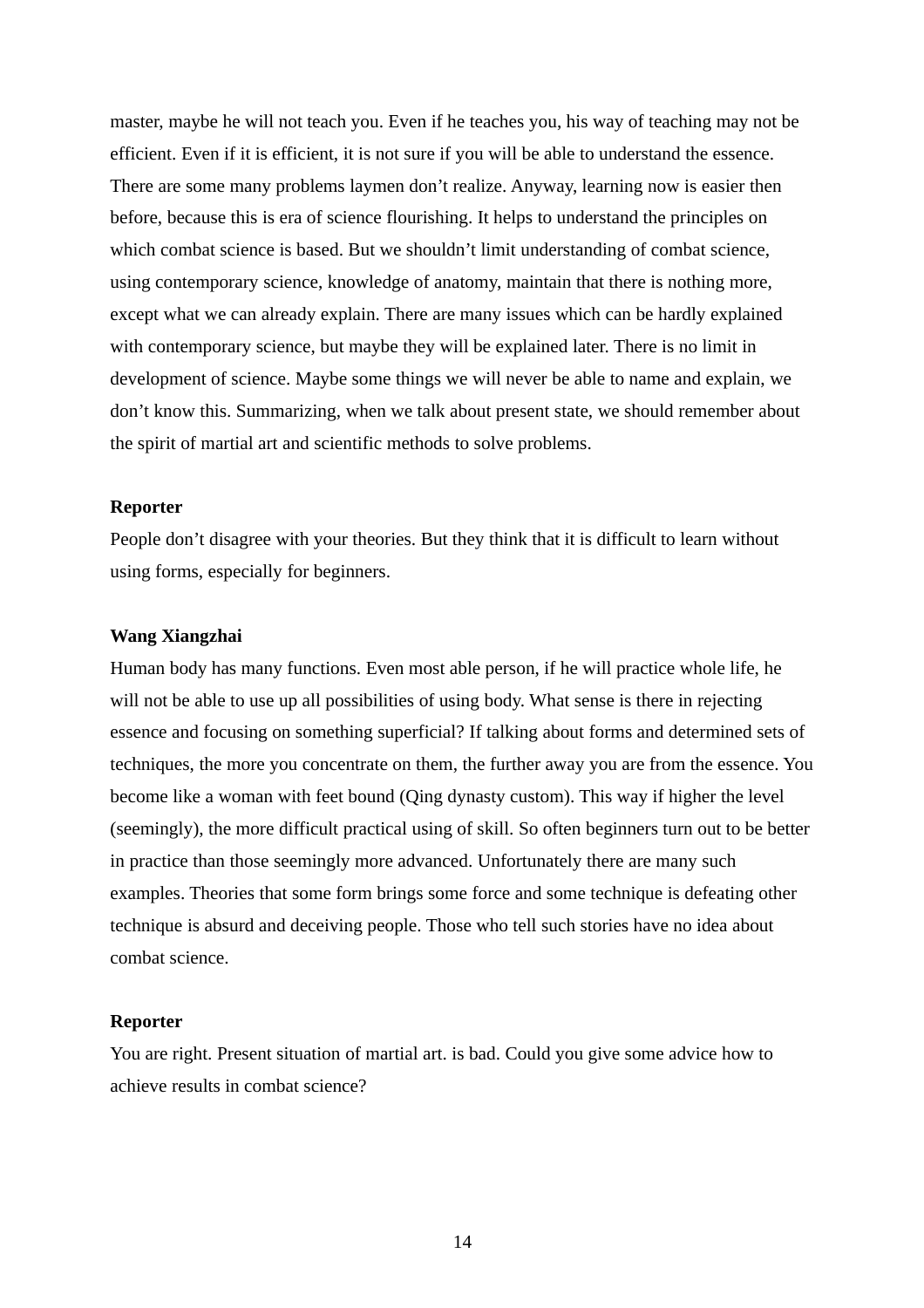#### **Wang Xiangzhai**

Before I was talking about general principles of cultivating health. If someone can practice according to it, he will reach half of the way. If someone wants to know deep secrets of combat, he must go the same way. But unfortunately only most stupid or most wise people decide to go this way. Study of combat also starts from zhan zhuang and shi li. I was talking about this before. There are many shi li methods, and mastering all kinds of force doesn't mean end of the learning of combat, but only opening possibility of learning it. Next issue is mastering the principle of "changes between relax and tension, tension and relax should be proper, in changes between full and empty, empty and full there should be balance". Summarizing, when you learn from a teacher, level of your achievement depends on your individual abilities. And achieving ability of doing proper action in any situation is something difficult without long practice of combat.

#### **Reporter**

Some martial artists say: how could you develop force without using force? None of famous experts of old and present time denied the principle of developing qi in dantian as a way to success.

#### **Wang Xiangzhai**

Laymen talk about using force. There are also martial artists who propagate principle of not using force, but actually their theories are wrong, they don't understand the real meaning of the principle of not using force. You can not use force, but you cannot not to use intention. Using force – stiff force, comes from fear of being hit by opponent, but then your spirit is already defeated, it's difficult to avoid being hit then. So what we call using force is a big mistake in combat science.

As for qi in dantian, considering analysis of principles, scientific research and my own opinion based on practice, this theory doesn't seem proper. In abdominal cavity there is stomach, intestines, liver and other organs. This is not place for qi.

As for force, energy, everything relies on arguing forces, elasticity, using of opening and closing, pulsation of breath, feeling of unity with everything, in mind there is image of unity of air filling whole space of universe. Of course we are not talking here about qi of qigong. When people talk about round lower abdomen, saying that it means qi filling dantian, it is a big mistake. You should know that when you use force, it should be continuous and even, there should be feeling of comfort and agility, this is proper. Those who learn today don't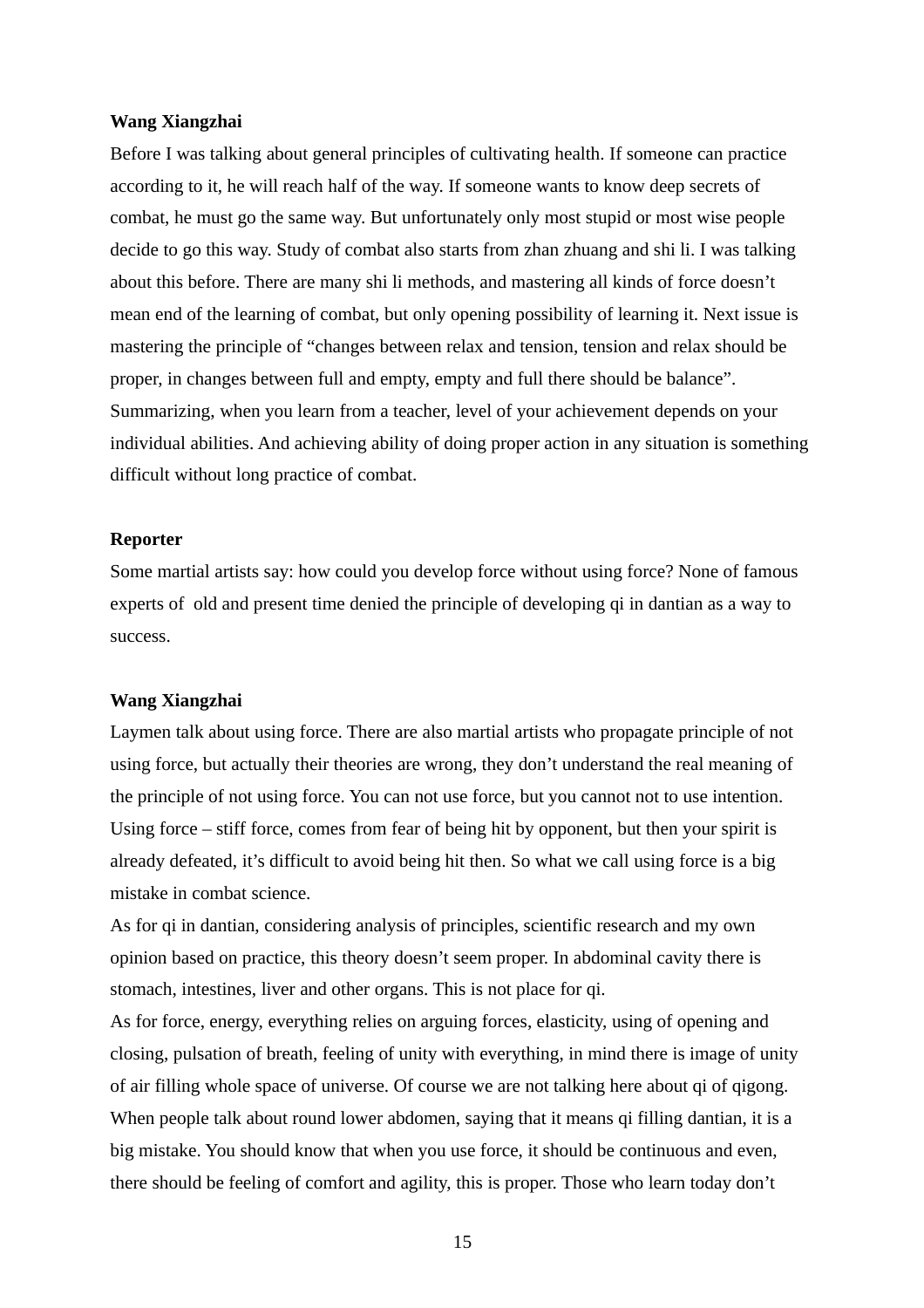understand those principles. They practice several dozens years only to change naturally agile body in a rigid mechanism. What a pity!

#### **Reporter**

Your criticism is right, but when you are ready for challenges, waiting for fights all the time, there is danger, that you will be defeated at some point. What then?

## **Wang Xiangzhai**

How would I dare to make challenges? I'm not seeking fights. I only want to open discussion for sake of developing combat science. If nobody would do this, people will only deceive themselves and others. I have no other choice as repeating bitter words, but with heart full of concern. I will give invigorating injections, to cure this paralysis gradually. I don't dare to assume that I will succeed. I only hope that it will happen.

#### **Reporter**

Many people agree with you, but many condemn you.

#### **Wang Xiangzhai**

Those who condemn me, should sit down at night, and think about themselves. But, well, let them laugh at me and curse me, if they want. I don't care. If essence of combat science will be renewed, I will not regret ruining my own reputation.

#### **Reporter**

Your knowledge and your virtues are widely known. But a master should be moderate and reserved.

#### **Wang Xiangzhai**

I feel ashamed. Moderation is a popular slogan. Moderation is basis for self-improvement. In other words you are full inside and empty outside, but the same can be expressed as being solid outside and agile inside. Laozi was talking about this. But now people use it as a slogan, which serves only deceiving others. Traveling for almost 40 years all over country, I could see that probably only in the art of opera there is no place for people who don't know their stuff. As for moderation, I think that it should be used according to situation, it shouldn't mean being polite to anyone and everywhere, because people of today are not acting according to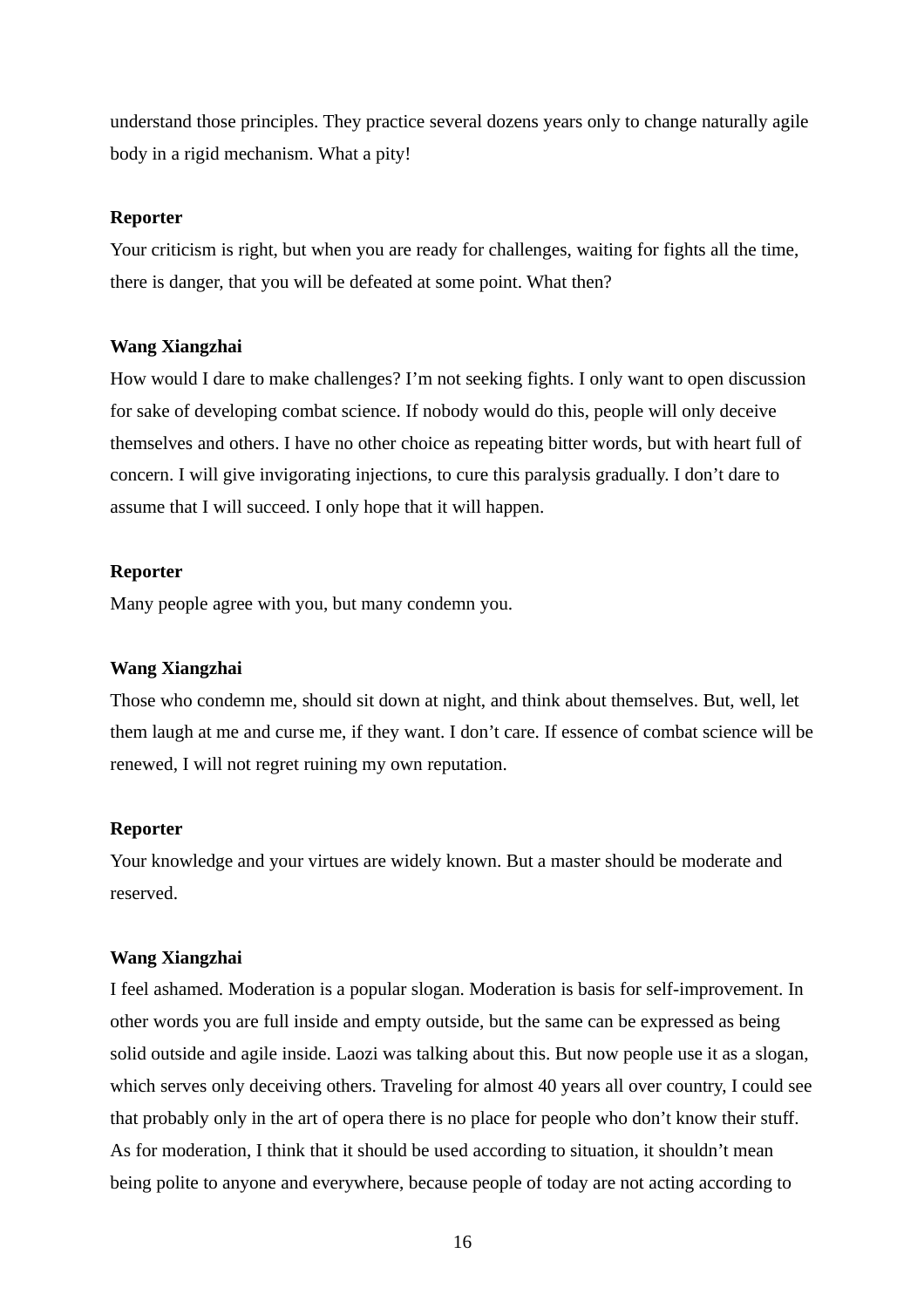old books with stories about wise people who were sincere and respectful, taking pleasure from treating people with love. I don't deserve praises, but if talking about virtues, I'm just trying to follow mule's tail. Tao is hunyuan, it is unity of everything. It's about if something makes sense or not. If it makes sense it is Tao, if not, it is not Tao. It is not about miracles or about fantastic stories. It's not eccentricity of false followers of Buddha or fake Taoists. When knowledge of normal things of society is not sufficient, how can you talk about other thing?

#### **Reporter**

You said that in opera are many valuable things, that comparing to typical martial artists, level of opera artists is higher. What is basis for saying this? It doesn't seem right.

#### **Wang Xiangzhai**

Originally opera was used to supplement the system of education. Elements of fighting in opera come from actual martial art. In combat science there is training of "qiba", this is kind of testing force. Qiba is force related to axis between head and feet, body is unified, as if magnified, as if being one with universe. This is the meaning of qiba. In opera they have this term, but mistakenly interpreted as posture of a tyrant. If you compare it to qiba in combat science, although there is some difference, you can see relation. This is why I say that there are valuable things in opera. As for those postures which were created only to give esthetic pleasure, they are something artificial, false. As for contemporary representative of martial arts, it is difficult to meet one, whose postures would be balanced. They all just try to behave like young, vigorous people, although not all of them are able to make it. How could they reach the deep essence of combat science?

#### **Reporter**

I suppose that many people came recently to ask for your teachings. What are your feelings?

#### **Wang Xiangzhai**

In fact there were many visitors, but it's all just people who were curious. As for serious discussion about combat science, most were not able to join it. As for martial artist, those who I hoped would come, didn't come.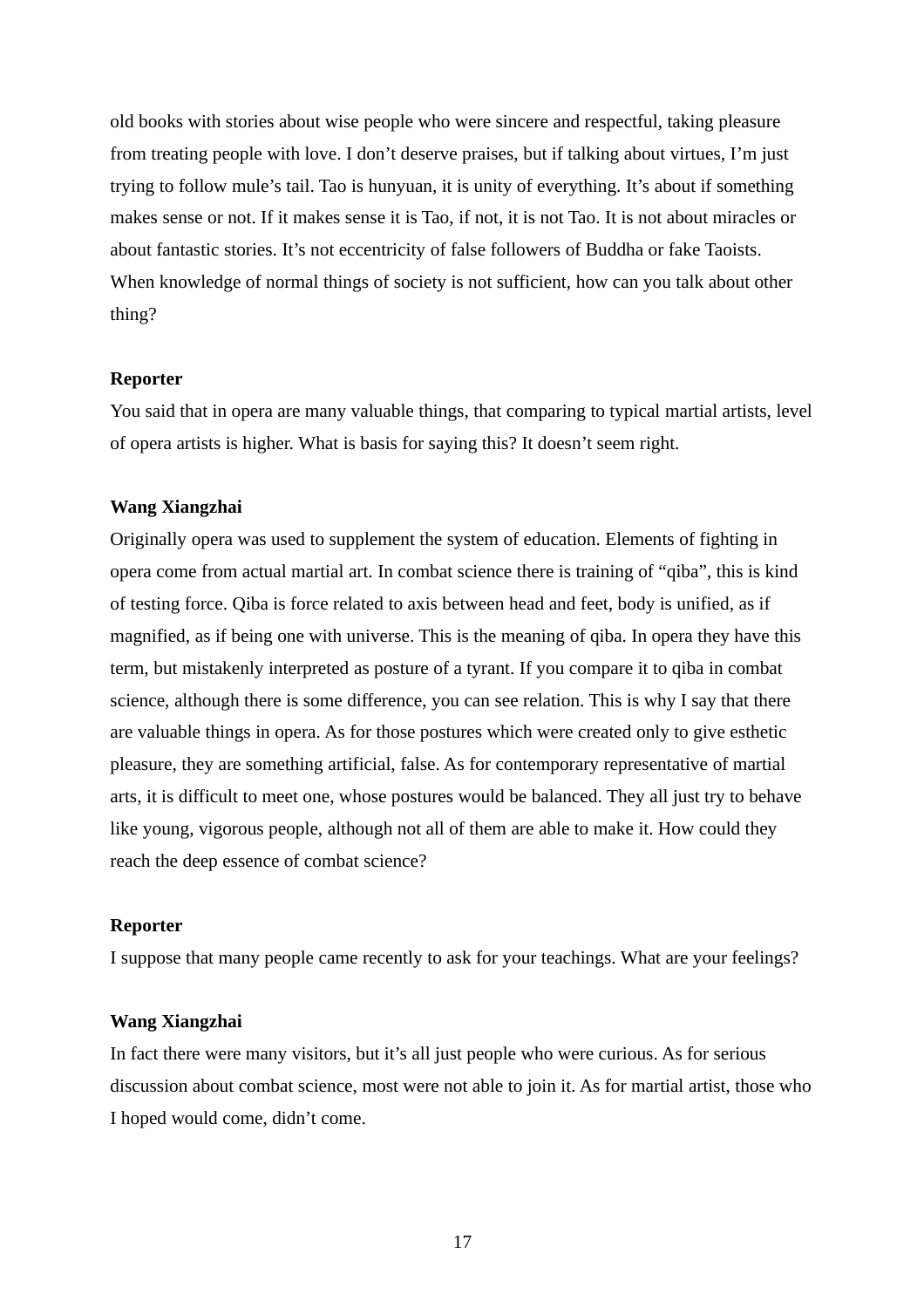## **Reporter**

What did you expect?

#### **Wang Xiangzhai**

Although I'm not very able, I hoped that visitors would ask difficult questions. That we will discuss about what reasonable combat science should be like, what is its meaning in human life, what is its true essence. Although fighting is not the only and main goal of combat science, but it is the indicator of its efficiency, so I would like to have some friendly fights. Lately I wasn't able to meet all visitors, unfortunately. So from now on, I will also receive guests on Wednesday and Friday afternoons from 1 to 6 p.m.

#### **Reporter**

How martial artists reacted to this proposal?

#### **Wang Xiangzhai**

I promise that I will not laugh at anyone, I will not tell incredible stories afterwards. My goal is studying the essence of combat science with benefit for others. I will not be sad if no one comes to learn from me or to teach me. But I'm sad because famous master don't come to discuss or just see me, so I can hardly hope that there is future for combat science. I only want to help with development of combat science, improving the situation of martial art in society, eliminating wrong customs, nothing more.

#### **Reporter**

Publishing of previous interviews caused quite a stir. I'm sure that you had many guests. Where there some experts among them?

#### **Wang Xiangzhai**

There were people who have similar intentions. Most came to learn from me. If talking about experts, Lu Zhijie and Shao Zefen from Fengtai wanted only to try tui shou, to "listen force". There were no others, no one wanted to have test of free fighting. Because tui shou is only part of fighting. As for famous masters from Beijing, no one came. It was surprise to me. I don't understand this. Warrior's virtues were always most important to me, so I'm polite and yielding. Of course not indiscriminately. I yield to old, to modest, to weak. If someone doesn't believe, he can ask those who visited me already. When Lu came first time, we just did some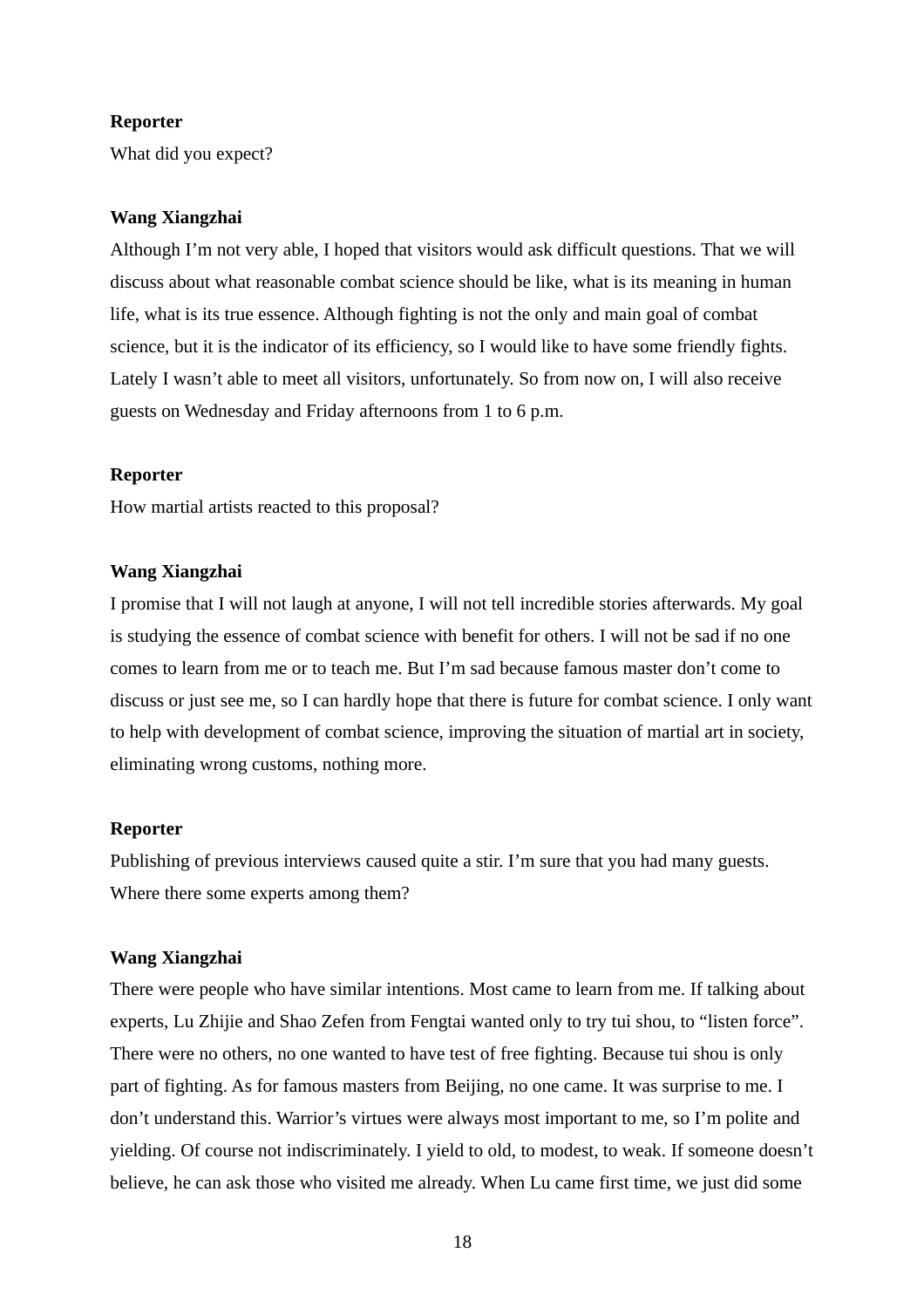tui shou and he thought that my skill was only like this, so he was not convinced. But when he visited me several times he started realizing the difference, now he is my loyal student.

#### **Reporter**

Which masters of previous generations do you admire?

#### **Wang Xiangzhai**

In last 100 years, apart from Dong Haichuan, Che Yizhai and Guo Yunshen, as far as I know others have not achieved that level. But China is big, there are many people whom I didn't meet, so I cannot evaluate them.

#### **Reporter**

People often say about Yang Luchan. What do you think about his teachings?

#### **Wang Xiangzhai**

Yang Luchan also was one or representatives of martial art of previous generations, he was teaching taijiquan, now many people are learning this art. Basing on what I noticed, I can say that Yang Luchan learned only part of this science. Wang Zongyue of Ming dynasty also wasn't an expert. But Wang Zongyue learned part of the teaching of Yue Fei, about double pushing hands. He changed three methods into thirteen postures and started call it taiji. As for Zhang Sanfeng as a founder, there are not sources about it. Only later people made up this story. I don't understand where from come those 140, 150 sequences. When talking about this art, if talking about body, it's good that there are not any big deviations, but as for mind, the damages are tremendous. And this art has nothing to do with real combat at all.

#### **Reporter**

How other martial artists reacted after publishing of interviews with you. Have you got any information?

#### **Wang Xiangzhai**

Those who understand philosophy agree with me. Those who cannot understand at least know now about some things. Even for those who understand, it is difficult to use, not saying about those who don't understand. But now typical representatives of martial arts talk only about training for health, they stopped talking about how great is their combat skill. They just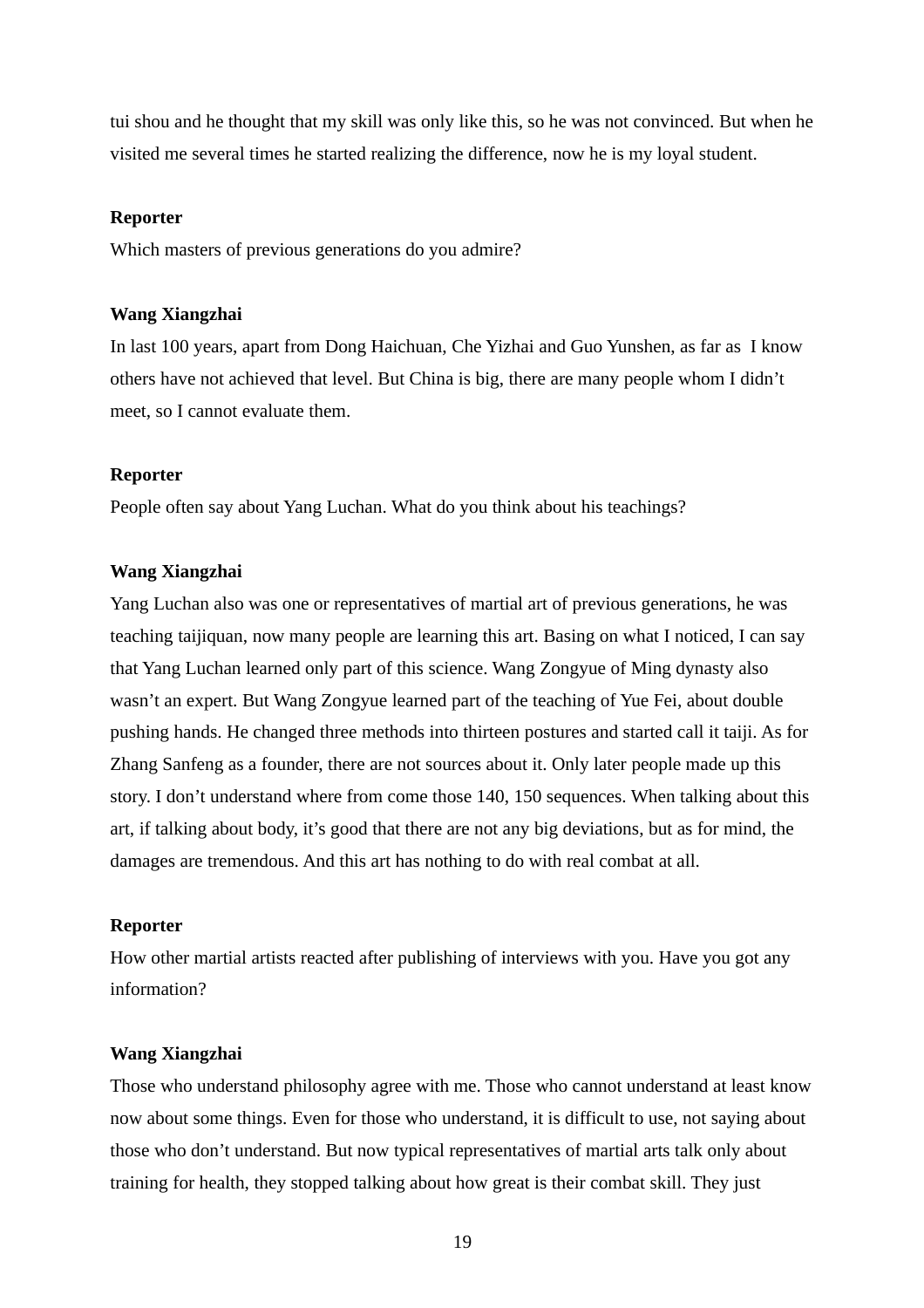realized that they have not much idea about fighting. But they still maintain that practice of forms is essence of martial art, and this is a big mistake. Combat skill is something much more subtle. The way of cultivating life is based on focusing spirit and cultivating character, mind and empty swiftness become one, this is science of body and mind, about human nature and principles of life.

If you only think about such technique, such posture, moving forward, jumping backward, it will be difficult to see the gate of cultivating health even in a dream. The art of cultivating life is actually simple, human nature is taking pleasure from free action, natural potential is revealed then. Each morning just stand in place with fresh air, don't use any methods, just make your all joints bent slightly, think that you are standing in the great space of universe, slowly experience what's happening, blood is flowing inside body, between body and outside space there is some slight, elastic tension, this is what is called "spirit is as if swimming". You should feel comfort in mind and body, you not only are not limited, but gradually there comes feeling of being tuned in with the whole nature. After longer time natural potential will be revealed and spirit will shine, without trying too much you will develop basis for combat skill. If you will always stick to mechanical techniques, practicing forms with stick and spear, which look beautiful, thinking that you know combat science, and someone who understands it will see you, he will keep vomiting for 10 days. It's terrible. Those people will never understand combat science.

#### **Reporter**

Your goal is studying true principles of combat science, developing wushu. Why so few people reacted to your invitation to discussion?

#### **Wang Xiangzhai**

It is difficult to solve this problem. I think that there are many people who understand wushu, but especially many are those who are practicing and teaching it, but actually have no idea about it. Those who practice some style for many years think that they have achievements and call themselves inheritors of the style. Thanks to this they are respected and can make a living. When it turns out that they should reject what they learned and start from beginning, it is difficult for them, they fear that it would negatively affect their possibility of making a living, will destroy their future. Probably because this is quite a serious problem, not so many are visiting me. The worst thing is that there are some absolute ignorant people, who are not able to take part in discussion, but they only tell absurd stories and calumnies, trying to conceal